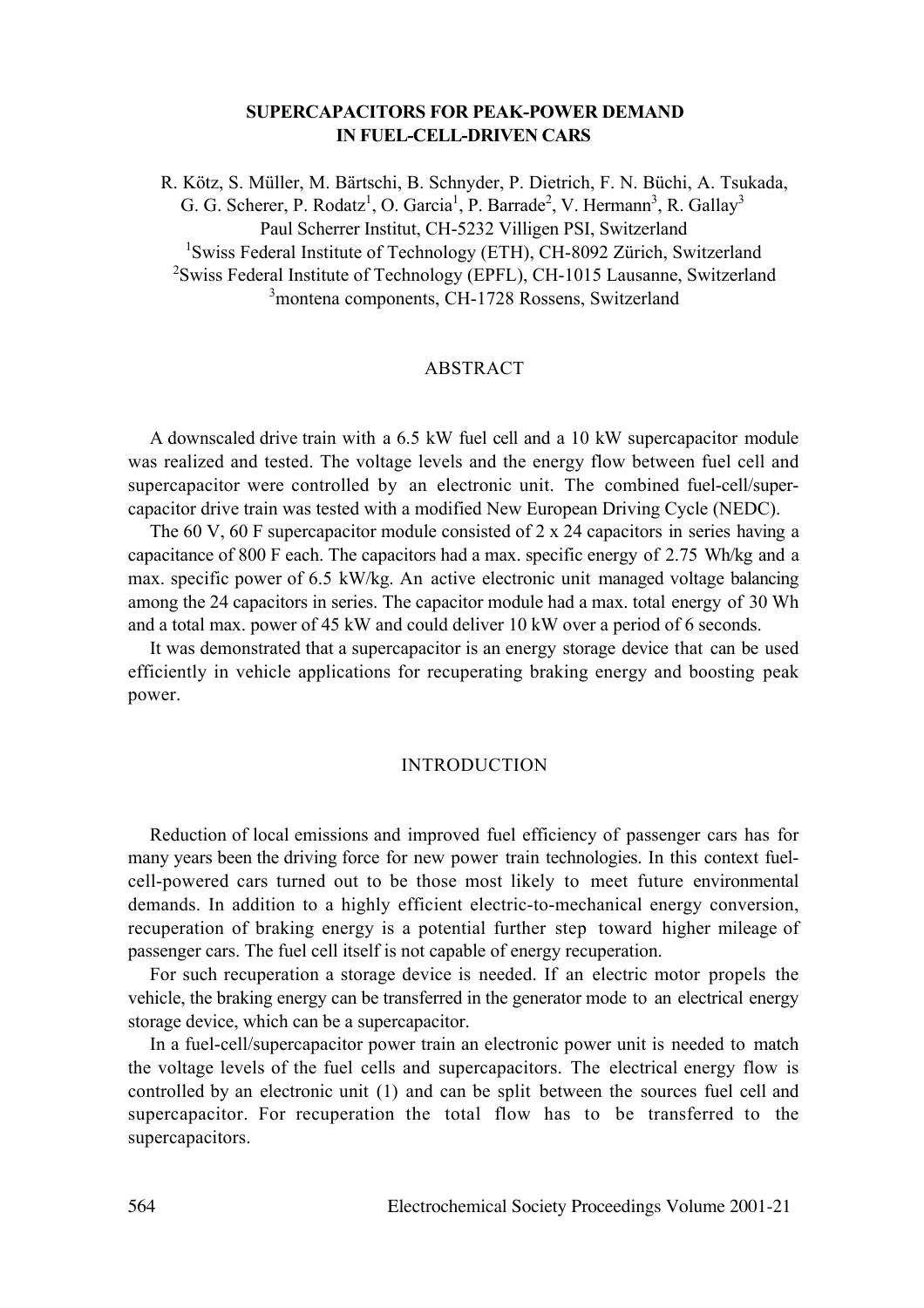Supercapacitors are known for their enormous cycle stability and for their relatively high specific power (2). A Department of Energy (DOE) ultracapacitor development program was initiated in 1989, and near-term (spec. energy: > 5 Wh/kg, spec. power:  $> 0.5$  kW/kg) as well as advanced goals (spec. energy:  $> 15$  Wh/kg, spec. power:  $> 2.0$  kW/kg) were defined for 1998-2003 and after 2003, respectively (3). This supercapacitor was supposed to boost the battery or the fuel cell in hybrid electric vehicles to provide the necessary power for acceleration, and additionally allow braking energy to be recuperated. However, the specific energy of capacitors available today still is typically below 10 Wh/kg. Another drawback of electrochemical capacitors is the low single-cell voltage of about 2.5 V. The voltage requirements in an electric vehicle are about 300 V, therefore, many capacitors have to be connected in series. In order to prevent significant voltage imbalance between the capacitors, measures have to be taken for voltage equilibration. Various methods for voltage balancing exist, ranging from parallel resistors to active electronic devices. In any case, such measures create additional cost and weight.

In the present paper we demonstrate that the combination of a fuel cell with a supercapacitor is a feasible way to boost a fuel cell and to enable energy recuperation in an electric vehicle. We will not discuss alternative systems such as a fuel cell/battery or a battery/supercapacitor combination.

### EXPERIMENTAL

### 10-kW test stand for SC

The 10-kW dynamic test stand consists of a polymer electrolyte membrane (PEM) fuel cell, a supercapacitor module, an electronic load (DS5010 Höcherl&Hackl GmbH, Prackenbach, Germany), power electronics and a control system.

The fuel cell with a nominal power of 6.5 kW was developed at PSI and is described in more detail elsewhere (4). The nominal power of the fuel cell is defined at an efficiency of 0.5, which corresponds to a single-cell voltage of 0.62 V. The fuel cell system includes all auxiliaries such as compressor, cooling and humidification.

The power electronics was developed at the Chair of Power Electronics and Electrometrology at the Swiss Federal Institute of Technology (ETH). Dc-dc converters control the power flow between the various elements.

The controller unit consists of a dSpace MircoAutoBox 1401/1504 and WAGO CANopen CAN-Bus system. Matlab/Simulink software was used for programming.

# Capacitor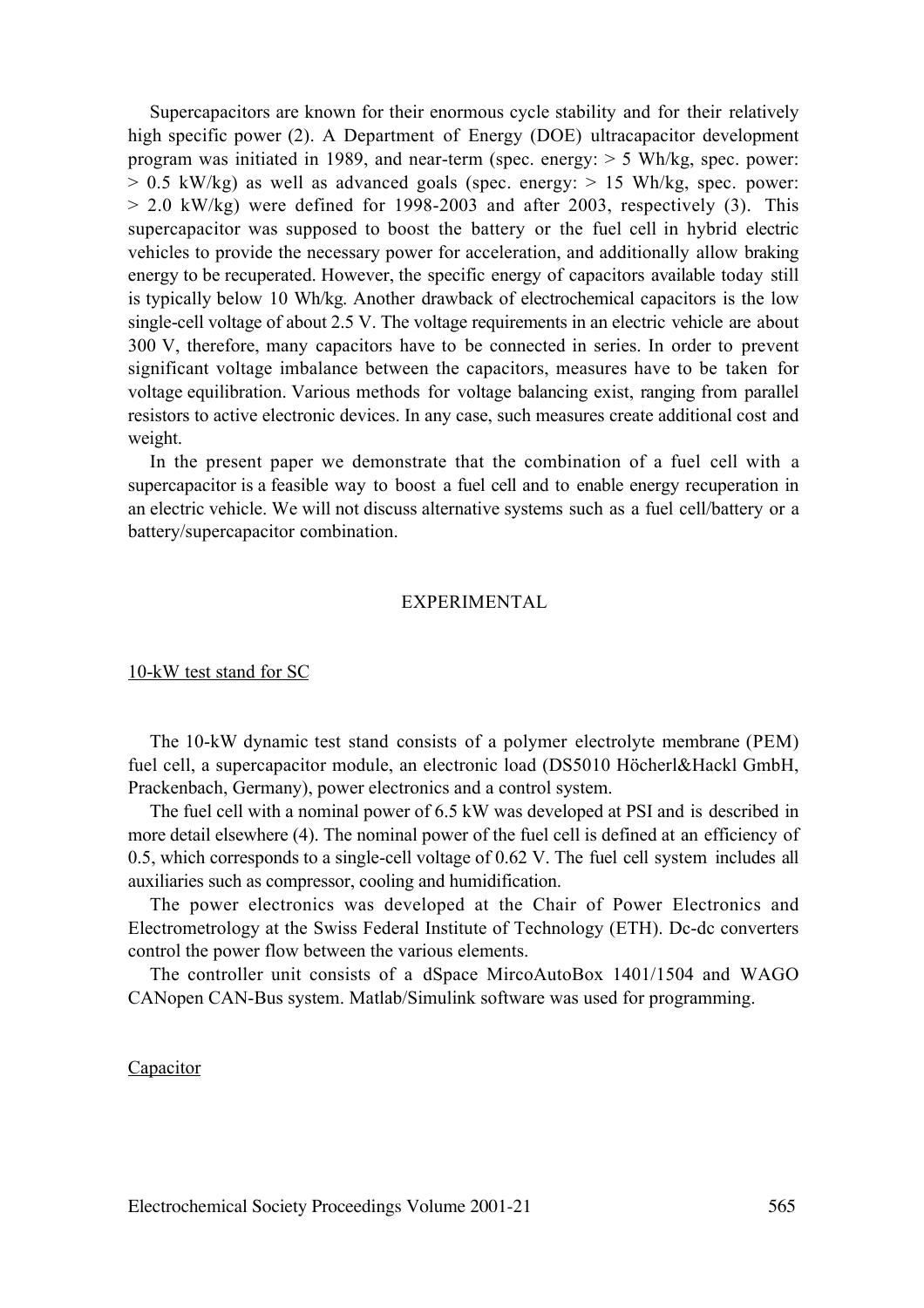Electrode preparation. Activated Carbon, Norit A supra eur. (Norit, 2000 m<sup>2</sup> g<sup>-1</sup> BET), sieve fraction  $\leq 60 \mu m$  was used as the active material. Carboxymethyl cellulose (CMC, as sodium salt, low viscosity, Fluka) to be used as the binder was dissolved to a 5-% solution in water/methanol (1:1) solvent. The current collector was a specially treated aluminium foil 35 µm thick (the treatment leads to a better adhesion and better electrical contact).

Twenty grams of the sieved Norit A supra eur were stirred into the appropriate amount of CMC binder solution. The mixture was diluted with a certain volume of solvent (water/methanol) and then homogenized for 1 minute in order to obtain a readily flowing slurry. The mixture was cast onto the metal foil with a doctor-blade coating assembly using a blade-to-foil distance of 300 µm. The coated electrode was first dried with a hot air stream, then in an oven at 100 °C for at least 1 h.

Using the above formulation, electrode bands were produced on a commercial coating machine. With these electrodes capacitors were built at montena SA. The electrodes were spiral-wound on commercial winding machines with separators between the electrode layers. Before soaking with electrolyte the electrodes were dried in a vacuum oven. The electrolyte was tetraethylammonium tetrafluoroborate (TEATFB) in acetonitrile.

Impedance. All impedance measurements were carried out with a Zahner EIS IM6 module. The spectra were recorded from 10 kHz to 10 mHz with an amplitude of 10 mV. For complete electrolyte impregnation, all cells were left in the electrolyte for at least 15 min prior to the measurements.

Module. 48 capacitors were connected in a module with 2 x 24 capacitors in series. Connections were made by copper plates 2 mm thick. For better contact the surfaces of the capacitor terminals and the copper connectors were cleaned with an abrasive. A resistance of about 30 µOhm was achieved in the individual contacts. Six electronic units were mounted on top of the capacitors (see Figure 5) for voltage equilibration. Each unit consisted of a power board and a control board. Details of these units are described in (5).

### DISCUSSION AND RESULTS

Today, fuel-cell cars are considered as the most promising solution for sustainability in transportation because they are efficient, may run on renewable fuel, and have nearzero emissions when  $H_2$  is used as the fuel. Recuperation of braking energy, however, is not possible with a fuel cell alone. Supercapacitors (electrochemical double-layer capacitors) when combined with the fuel cell allow energy to be recuperated and are able to assist in brief power-demanding acceleration periods.

Within an ongoing project at the PSI a 10-kW dynamic test stand was developed in order to test the interplay between a PEM fuel cell (6.5 kW), a supercapacitor module (10 kW), and the power electronics controlling the flow of energies.

# Energy Recuperation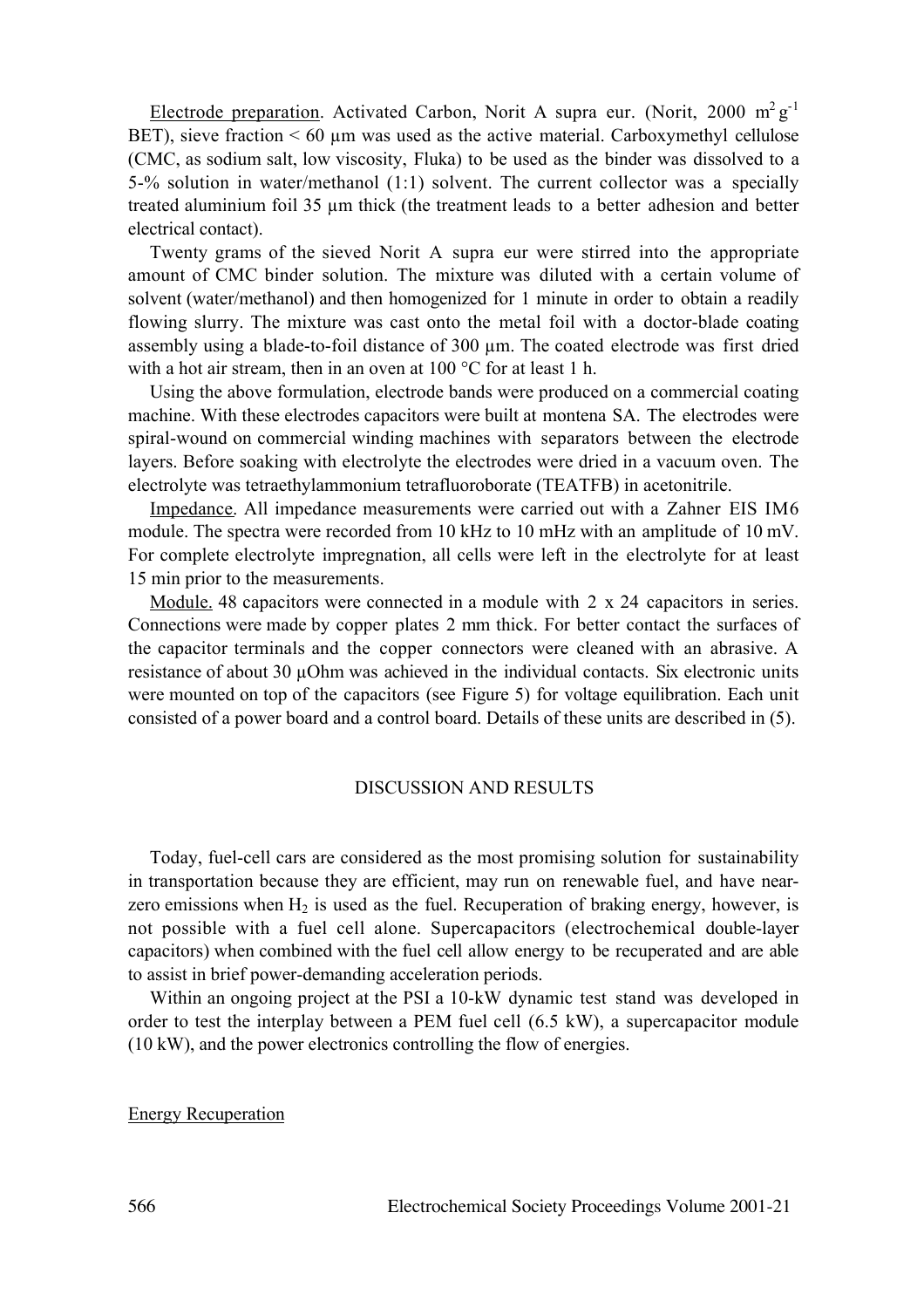Braking energy recuperation will increase the efficiency of fuel consumption in any vehicle. Estimates of the percentage of energy which can be recuperated as a function of different driving cycles in a small (750 kg) and a large (1500 kg) car are shown in Fig. 1 (6). Up to 25 % of energy may be recuperated in an ECE cycle. The difference between the two cars is not significant. However, the details of the driving cycle have a significant impact on recuperable energy. In a highway cycle the percentage is only about 5 %.



Figure 1: Potential energy savings by recuperation in a small vehicle (mass 750 kg*,* rolling resistance 0.01, air drag  $0.6 \text{ m}^2$ ) and in a large vehicle (mass 1500 kg, rolling resistance  $0.013$ , air drag  $0.7 \text{ m}^2$ ) in different driving cycles.

For electrical energy recuperation the efficiency chain of all components involved must be optimized. During recuperation and reuse the energy flows from the wheels through the transmission (trans), the generator (Gen), and the power electronics (PE) to the supercapacitor (SC) and later back to the wheels. Thus, the recuperation efficiency defined as

$$
\eta_{rec} = \frac{delivered \ energy \ at \ the \ wheels}{restored \ energy \ from \ the \ wheels}
$$

is given by:

$$
\eta_{\textit{rec}} = \eta_{\textit{trans}} * \eta_{\textit{Gen}} * \eta_{\textit{PE}} * \eta_{\textit{SC}} * \eta_{\textit{PE}} * \eta_{\textit{EM}} * \eta_{\textit{trans}}
$$

For advanced components the efficiencies at medium load are given by  $\eta_{trans} = 98$ ,  $\eta_{Gen}$  $= 0.9$ ,  $\eta_{PE} = 0.97$ , and  $\eta_{EM} = 0.9$ . Therefore, supercapacitor efficiency translates with a factor of 0.73:  $\eta_{\text{rec}} = 0.73 * \eta_{\text{SC}}$ .

Overall efficiency is a function of power transferred. As a rule, the efficiencies of all components other than the supercapacitor increase with increased power, but that of the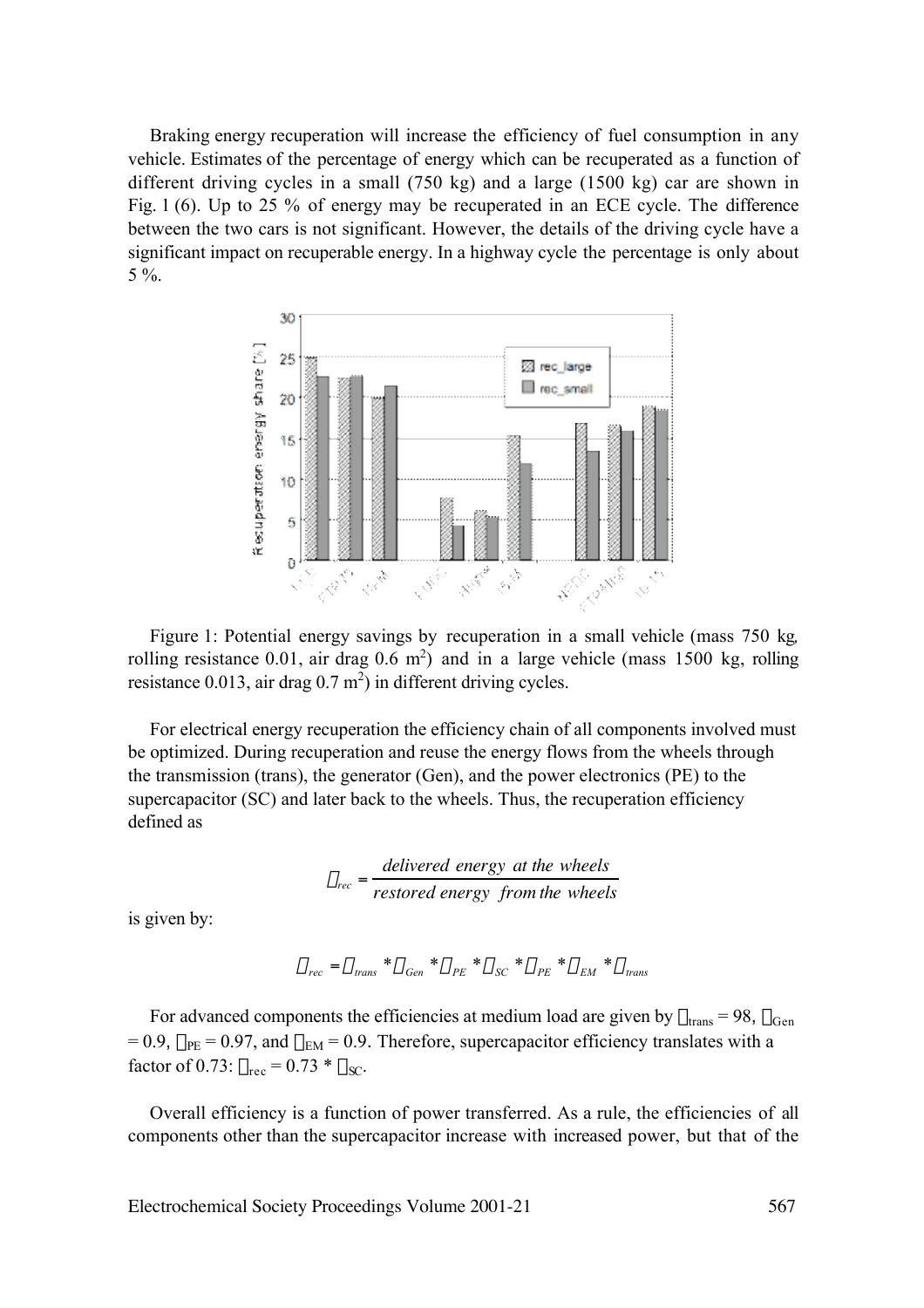supercapacitor decreases. At a power output of 8 kW the supercapacitor module used in the present work had a calculated charge/discharge efficiency of 0.88, whereas at a power of 2 kW its cycle efficiency increased to 0.95.

# System Characteristics

The present power train consists of a fuel cell system based on a stack with a nominal electrical power output of 6.5 kW and a supercapacitor module able to deliver a peak power of more than 10 kW for several seconds. The configuration of the power train can be seen from Fig. 2. An electronic power unit is needed to match the voltage levels of the fuel cell and supercapacitors (1). The electrical energy flow can be split between the sources fuel cell and supercapacitor. In the recuperation mode the total flow is transferred to the supercapacitors.



Figure 2: Schematic view of the power train system combining a fuel cell and supercapacitors. For the tests presented in this paper an electronic load replaced the motor.

The power electronics (PE) which controls the power flow between the sources and sinks was assembled from IGBT elements. It was not optimized for the voltage level of 60 V, but the voltage levels of the different sources and sinks could in fact be adapted to the driving-cycle requirements with the needed speed and accuracy. The PE switching frequency is in the range of 10 kHz.

The design of the power train is based on a vehicle with the following parameters:

| Vehicle mass:         | $1100 \text{ kg}$ |
|-----------------------|-------------------|
| Rolling resistance:   | 0 <sub>01</sub>   |
| Air drag $(c_w^*A)$ : | $0.6 \text{ m}^2$ |

For a top speed of 150 km/h the power train must deliver 30 kW at the wheels. Combined with another maximum power of 30 kW drawn from the supercapacitors, the vehicle can accelerate to 100 km/h within less than 12 seconds. For full-power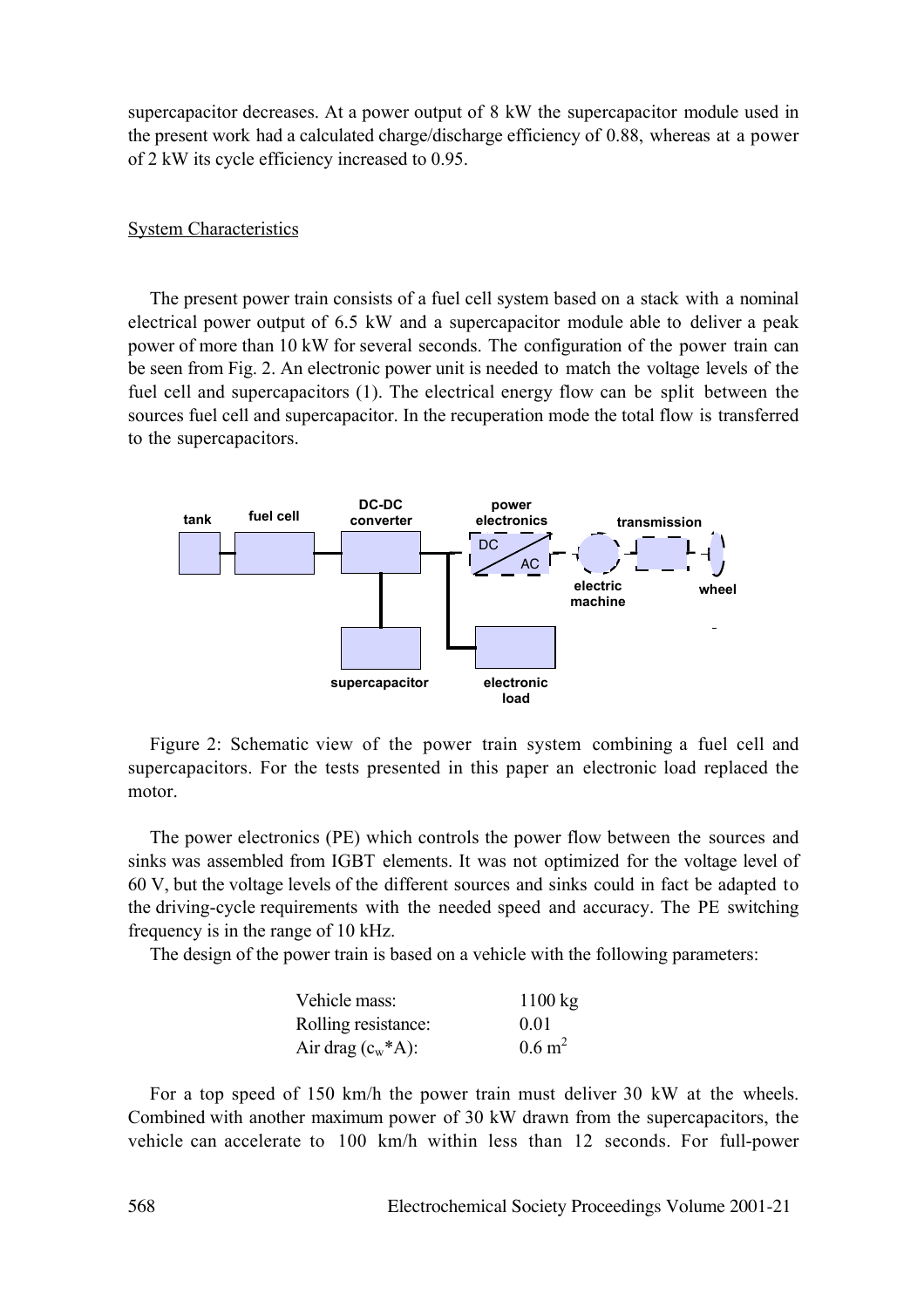acceleration to 100 km/h, the mechanical energy derived from the supercapacitor is about 100 Wh.

During braking, the supercapacitor must be able to absorb energy at a rate proportional to deceleration, which implies values of power equivalent to those of maximum acceleration. The kinetic energy content of the vehicle at 80 km/h is 85 Wh.

In practice, it will be desirable in order to conserve PE efficiency and power capability to not operate at less than one-half of the nominal voltage in any part of the cycle.

Considering the power values discussed in preceding paragraphs, the following specifications were developed:

| Power demand out of the supercapacitor | $P_{SC}$           | 37 kW               |
|----------------------------------------|--------------------|---------------------|
| Energy demand for acceleration         |                    | $E_{SC}$ acc 164 Wh |
| Energy demand for recuperation         | $E_{SC}$ rec 92 Wh |                     |

Such demands can be satisfied by a supercapacitor module of 66 kg having an energy density of 2.5 Wh/kg and a specific power of 1000 W/kg.

The pilot power train was tested as a mobile unit where an electronic load replaced the electric motor of a car. This load is a mere power sink, it cannot be used to simulate the power output due to braking. Recuperation was simulated, therefore, by charging the supercapacitor from the fuel cell at an appropriate level of power. With respect to all other operating conditions the setup can be regarded as a realistic demonstration.

### **Supercapacitors**

The supercapacitors were carbon-based double-layer cells with organic electrolyte. In a research collaboration between the Paul Scherrer Institute and montena SA, a supercapacitor (Figure 3) with the following characteristics has been developed:

| $U_{\text{nom}}$ : | 2.5 V         |
|--------------------|---------------|
| Capacitance:       | 800 F/cell    |
| Max. spec. power:  | 6500 W/kg     |
| Max. spec. energy: | $2.75$ Wh/kg  |
| ESR $(a)$ 1kHz):   | $1.0$ m $Ohm$ |

Electrodes have been developed at the Paul Scherrer Institute (PSI) specifically for these capacitors, and are produced on a commercial coating machine. For improved electronic conductance, different binder concentrations and the effects of special additives were tested. The specific capacitance of the active carbon decreased with increasing binder content, as expected. On the other hand, no positive effect could be detected with graphite additives (7). Capacitors were produced with these electrodes at montena SA on commercial winding machines. For further details see the Experimental section above.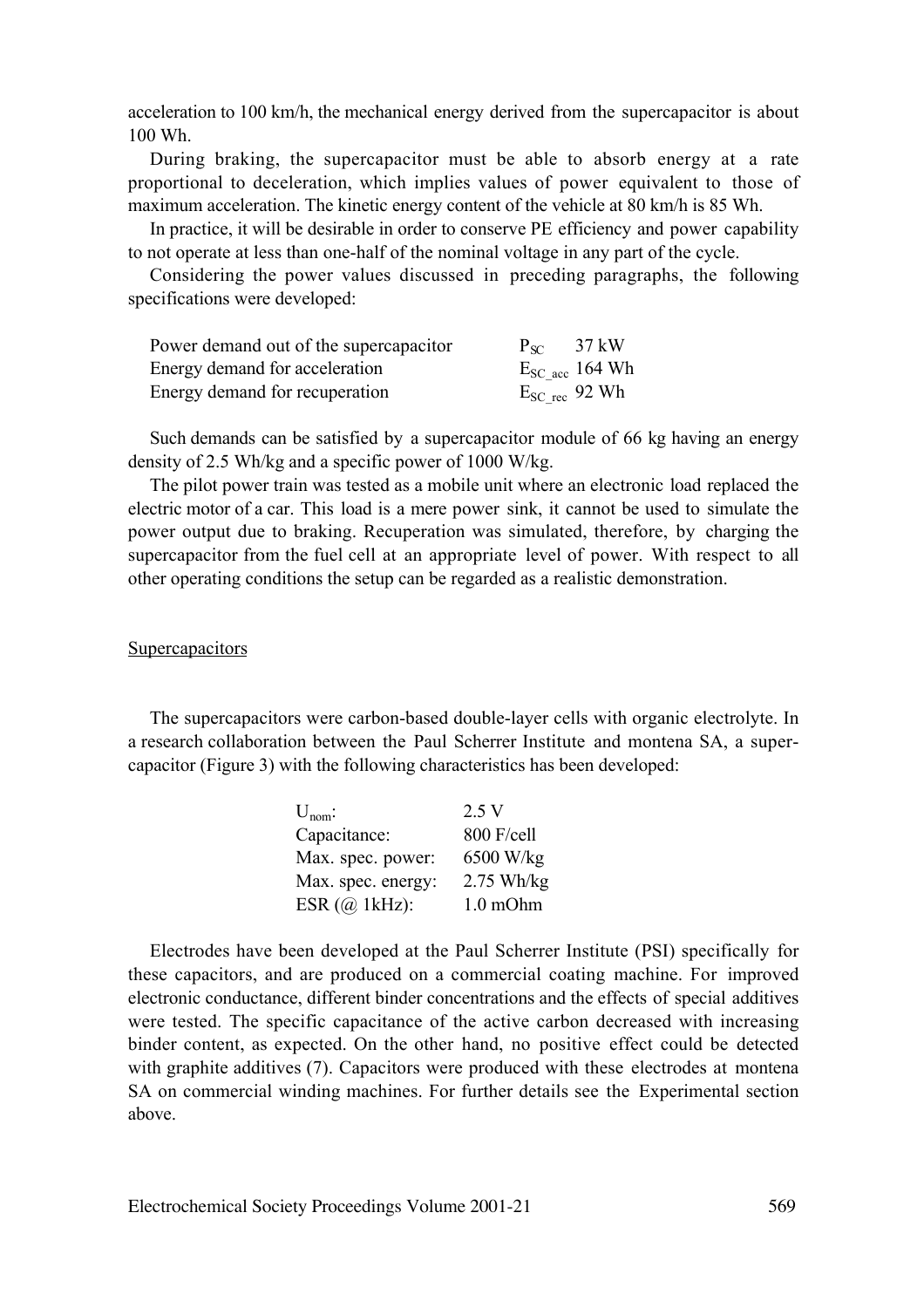

Figure 3. Supercapacitor cells with a capacitance of 800 F developed in a collaboration between PSI and montena SA.

The Ragone plot of the supercapacitor cell is shown in Fig. 4. It was calculated from the electrochemical impedance data using the equation given by Christen et al. (8).



Figure 4: Ragone Plot of the 800-F capacitor with PSI electrodes.

# Capacitor Module

For tests of dynamic behavior, 48 cells of this type were combined to a module (two trains of 24 series-connected cells put in parallel) in order to achieve a maximum voltage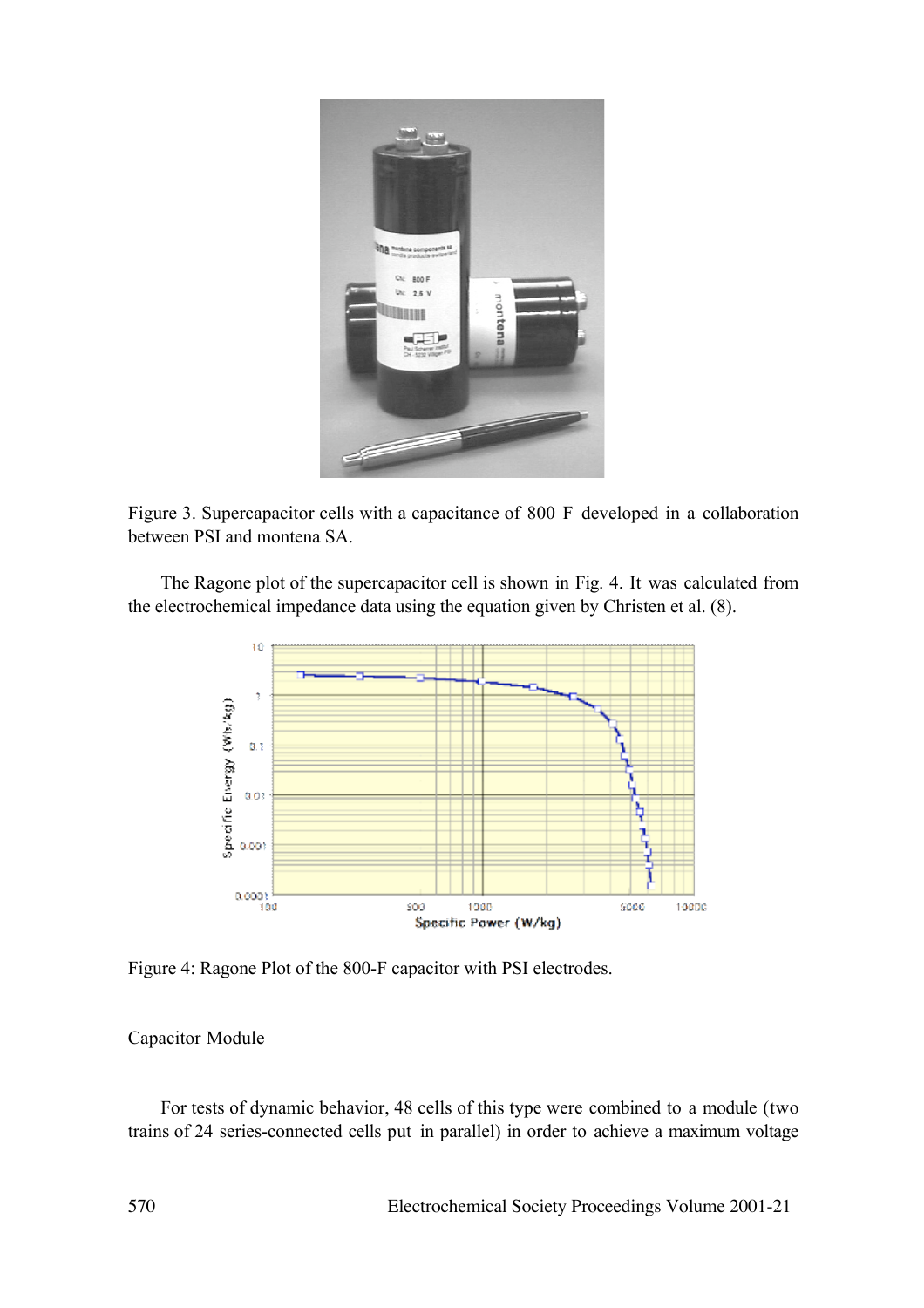of the module of 60 V, a capacitance of 60 F, and an ESR of 20 mOhm ( $\omega$ ) kHz). This module is shown in Fig. 5. Note that about 30 % of the ESR originates from contact resistance, which is an important factor when connecting many single devices in series. This resistance must be minimized (see Experimental), and in addition it must remain constant over the lifetime of the capacitors.

Cycle tests performed with the capacitor module clearly revealed the need for voltage balancing preventing single cells from being overcharged. An active electronic voltagebalancing unit developed at the Swiss Federal Institute of Technology (EPFL) is able to equilibrate voltage differences existing within a capacitor unit of five cells in series (5). Cycle tests between 11 V and 12 V at a constant current of 20 A which were performed with five of our capacitors in series (12.5 V) showed that there was a spread of 300 mV between cell voltages when the electronic unit was switched off. With it switched on the spread decreased to 20 mV after 100 cycles.

Six of these voltage-balancing units were used for the 60-Volt supercapacitor module with its 24 cells in series. Here the voltage spread was never larger than 150 mV.



Figure 5: The supercapacitor module developed jointly by PSI and montena, combined with a voltage-balancing (charge-exchange) unit developed at EPFL. Its key data: 48 cells, 60 V, 60 F, ESR=20 m $\Omega$ , max. energy 30 Wh, max. power 45 kW.

The power train built from this supercapacitor module and a 6.5-kW fuel cell is designed to drive a reduced virtual vehicle.

# Driving Cycle and Strategy

The power train was operated under the conditions of a New-European-Driving-Cycle (NEDC) with the power appropriately reduced to that of the virtual vehicle. The split of the power flow can be defined in different ways. One solution may be formulated as follows. Whenever the vehicle demands power for a given driving mode, this demand is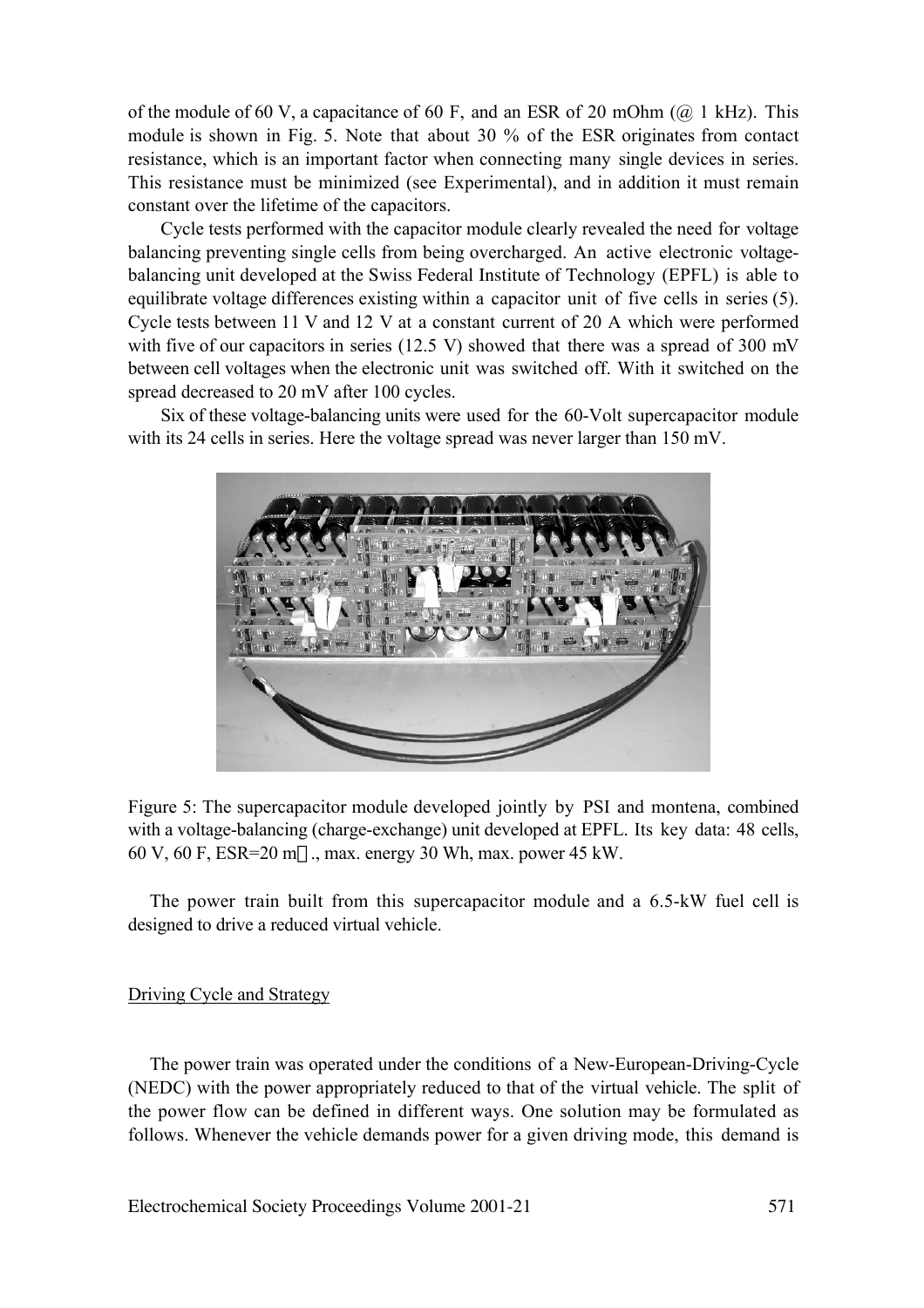covered by some power split between the fuel cell and the capacitor. When no power is demanded (idling) or during braking, power is delivered to the capacitors from the fuel cell or the electric machine (provided the capacitor is not completely charged). The system works most efficiently when satisfying average driving demand by the fuel cell and peak power demand (or rather the differential between average and peak demand) by the supercapacitor. In a defined driving test cycle, the average and instantaneous power demand can be calculated in advance. Under real-world driving conditions one can only rely on past and current performance. Therefore a more sophisticated driving strategy is needed, optimizing the energy exchange between fuel cells, supercapacitors and electric motor, while taking into account the limited power dynamics of the fuel cell system. Details of such driving strategy can be found in (9).

The combined system is greatly improved in its dynamics. A system with a similar configuration consisting of fuel cell, supercapacitor, and electric motor (or load) has been designed for a virtual vehicle, which can be propulsed with our test components. The power flow within a New European Driving Cycle (NEDC) for that virtual vehicle is shown in Fig. 6.



Figure 6: Power demand and measured power of the electric motor, the supercapacitor, and the fuel cell system during a NEDC.

The power flow from and to the supercapacitor module can be seen for the same reduced driving cycle in Fig. 7 in terms of the supercapacitor's voltage and current. For this particular experiment an additional 1000 W was demanded by the load in order to simulate the energy consumption of various auxiliaries and to maintain a power output of the fuel cell  $> 1.5$  kW.

The advantages arising with the use of supercapacitors are obvious in high-speed acceleration and braking phases such as occurring toward the end of the test cycle. Rapid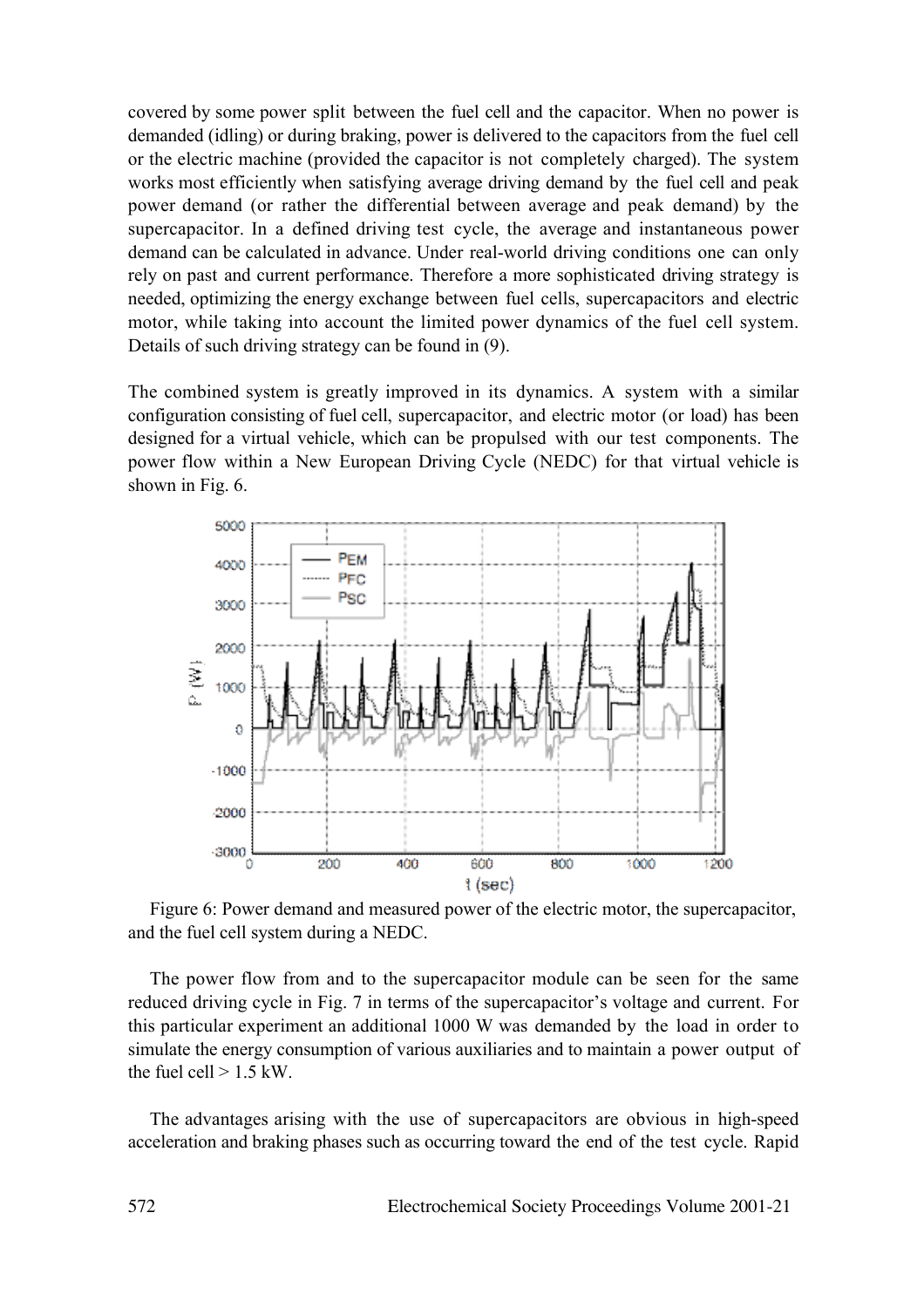changes in power demanded by the electric motor  $(P_{EM})$  are immediately satisfied by power from or to the supercapacitor  $(P_{\text{SC}})$ . The power demanded from the fuel cell  $(P_{\text{FC}})$ follows a much smoother function. It is distinctly seen in these measurements that toward the end of the cycle where a high-speed acceleration step occurs, the dynamic power demand of the vehicle is furnished by the supercapacitor.

In the power range involved in the downscaled NEDC  $(\leq 2 \text{ kW})$ , the cycle efficiency of the supercapacitor cells was found as  $\eta_{SC}$  > 0.94, which implies an efficiency of reuse of the braking energy of almost 70%.



Figure 7: Voltage of the supercapacitor module (top) and the current flowing into and out of the module (bottom) in a reduced NEDC ( $P_{EM}$  + 1000). At the end of the cycle the charge level of the module is higher than at the start.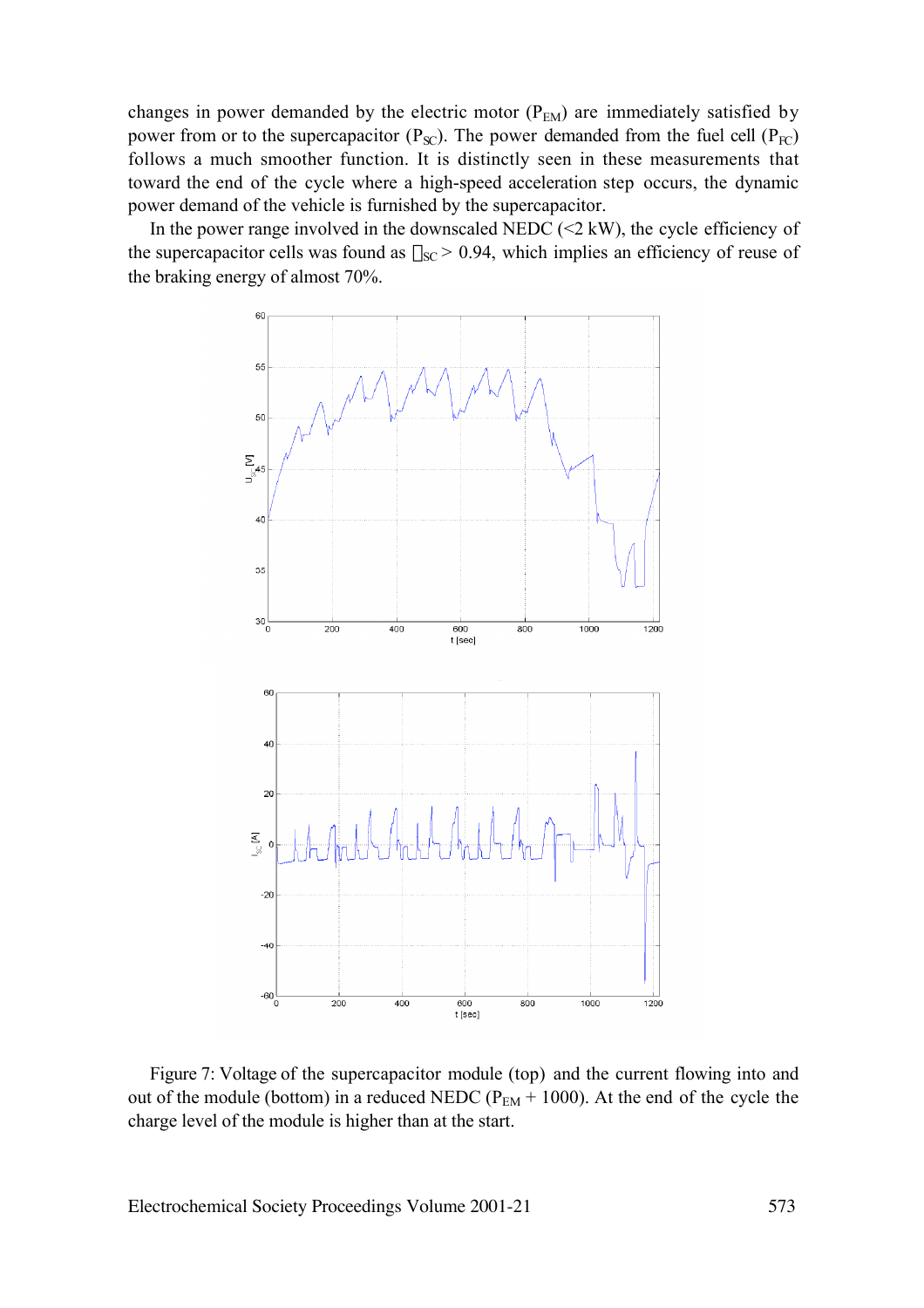In the arrangement shown in Fig. 5 the voltage-leveling device consumes part of the energy stored in the supercapacitor. This constitutes a parasitic current outwardly equivalent to self-discharge of the supercapacitor which reduces the charge/discharge efficiency. However, these losses are small and will be further reduced in the future by an enhanced operating strategy according to which the voltage-balancing units will be off during less demanding driving periods, idling, and when the vehicle is parked.

The dynamics of the pilot power train are readily transferred to a virtual full-scale system. However, the efficiencies will be better in a full-scale system, since the power electronics had not been optimized for the reduced voltage level causing certain losses. Certain auxiliaries designed for bigger nominal power levels also operate less efficiently in a lower-power system such as our pilot.

## **CONCLUSIONS**

From our experiments we can safely conclude that supercapacitors have the potential for brief-period peak-leveling applications especially in hybrid electric vehicles. The recuperation of braking energy is an ideal application for supercapacitors. An overall recuperation efficiency of close to 70 % can be expected when including all components of the drive train. The energy density of the supercapacitors needs to be further increased in order to meet the requirements of driving cycles more demanding than the NEDC. For higher efficiency the equivalent series resistance of the capacitor module should be further reduced. The dynamics of the pilot power train is representative of the potential of the full-scale setup. Its efficiency is not readily scaled up to the full-scale system; it should turn out to be higher.

# ACKNOWLEDGEMENT

Financial support by the Swiss Federal Office of Energy (BFE) is gratefully acknowledged.

### **REFERENCES**

 $\overline{a}$ 

<sup>1</sup> H. Stemmler and O. Garcia: A simple 6-way DC-DC converter for power flow control in an electric vehicle with fuel cells and supercapacitor, EVS-16, Peking, Oct.13-16, 1999. 2 R. Kötz and M. Carlen, Electrochim. Acta, **45,** 2483 (2000)

<sup>3</sup> T.C. Murphy, R.B. Wright, R.A. Sutula, in *Electrochemical Capacitors II*, F.M. Delnick, D. Ingersoll, X. Andrieu, and K. Naoi, Editors., PV 96-25, p. 258, The Electrochemical Society Proceedings Series, Pennington, NJ (1997).